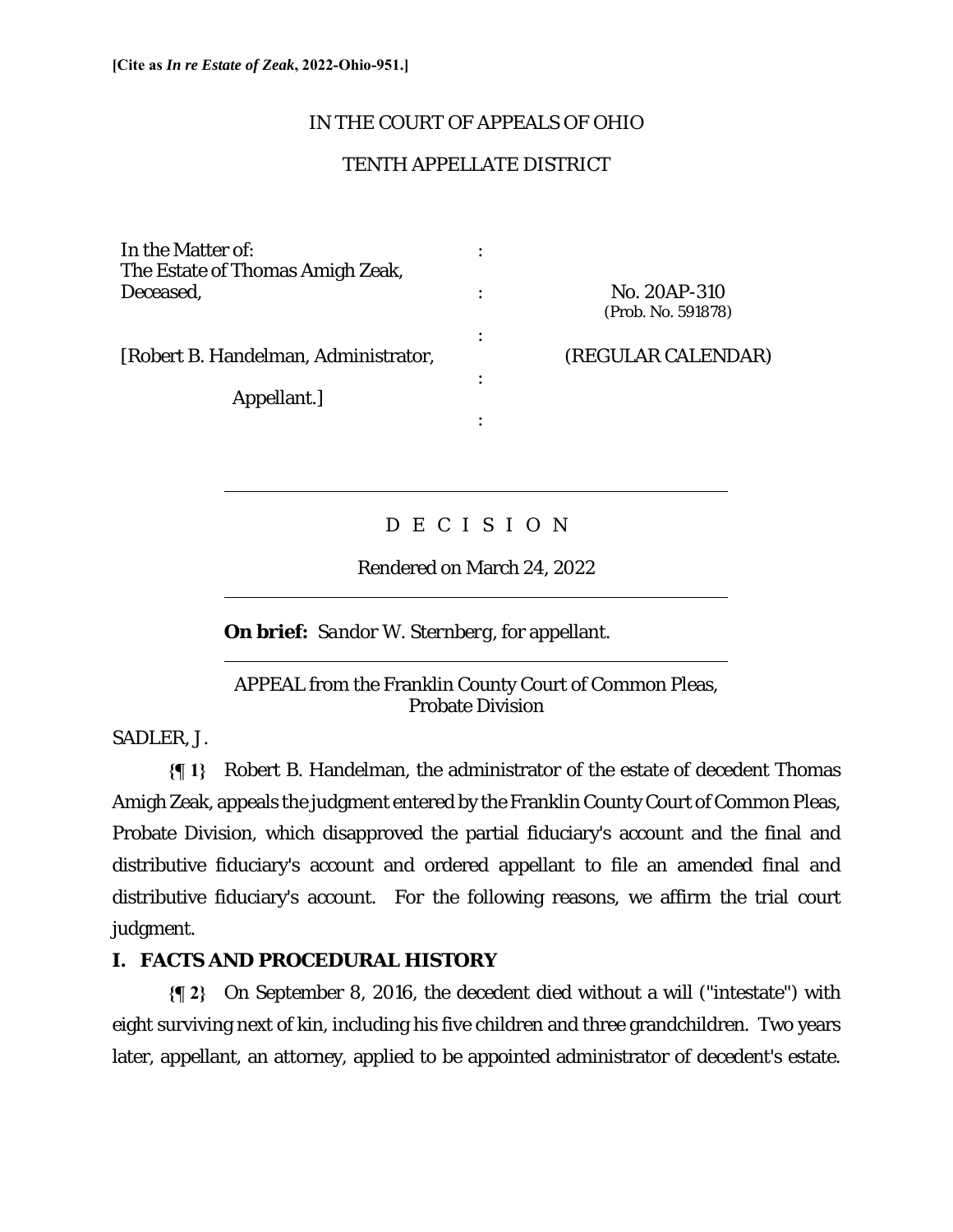Each of the next of kin waived the right to administer the estate, and the probate court appointed appellant administrator on June 21, 2018.

**{¶ 3}** On August 28, 2018, appellant submitted an inventory and appraisal indicating the estate comprised \$90,421.96 in assets, wholly derived from the excess proceeds from a sheriff's sale of the decedent's home. The inventory was approved by the trial court the following month.

**{¶ 4}** Forms entitled "Acknowledgment, Waiver, and Consent to Finder's Fee," signed by the next of kin, were filed on November 16, 2018. In the waiver forms, each next of kin acknowledged receipt of a copy of a "money recovery services agreement" with CashBack Services, Ltd., "waive[ed] objection to the \* \* \* finder's fee of 33.33% of the recovery of the surplus sheriff's sale \*\*\* of decedent's former residence," and "consent[ed] to the deduction of the agreed finder's fee from the total of any such recovery." (Nov. 16, 2018 Acknowledgment, Waiver, and Consent to Finder's Fee Forms at 1.) The money recovery services agreement accompanying the waiver forms shows that that it was signed by Lisa Ann Zeak Caroll as the "natural daughter and presumed heir" of decedent on March 27, 2018—prior to the opening of decedent's estate. (Mar. 27, 2018 Agreement for Money Recovery Services at 2.)

**{¶ 5}** Appellant filed a partial fiduciary's account on November 27, 2018. The account shows a \$59,331.31 balance remaining following a disbursement of \$25,424.65 to CashBack Services, Ltd. as a "Debt[] and claim[] against estate" and other disbursements for attorneys fees, fiduciary fees, and reimbursement of court costs and the bond premium. (Nov. 27, 2018 Fiduciary's Account at 2.) No exceptions to the partial account were filed. In the final and distributive account filed on December 21, 2018, appellant indicated that he distributed the balance of the estate to the next of kin, leaving a zero balance on the account.

**{¶ 6}** The trial court set hearing dates to consider the accounts submitted by appellant. On January 8, 2019, pursuant to Civ.R. 53(D)(2), a magistrate issued an order continuing the hearings to March 4, 2019 and stating, "[appellant] is **ORDERED** to appear at the hearing to present evidence." (Jan. 8, 2019 Order at 1.) The record shows that prior to the scheduled hearing, on February 27, 2019, appellant submitted a "Memorandum Concerning Finder's Fee." (Feb. 27, 2019 Memo. at 1.)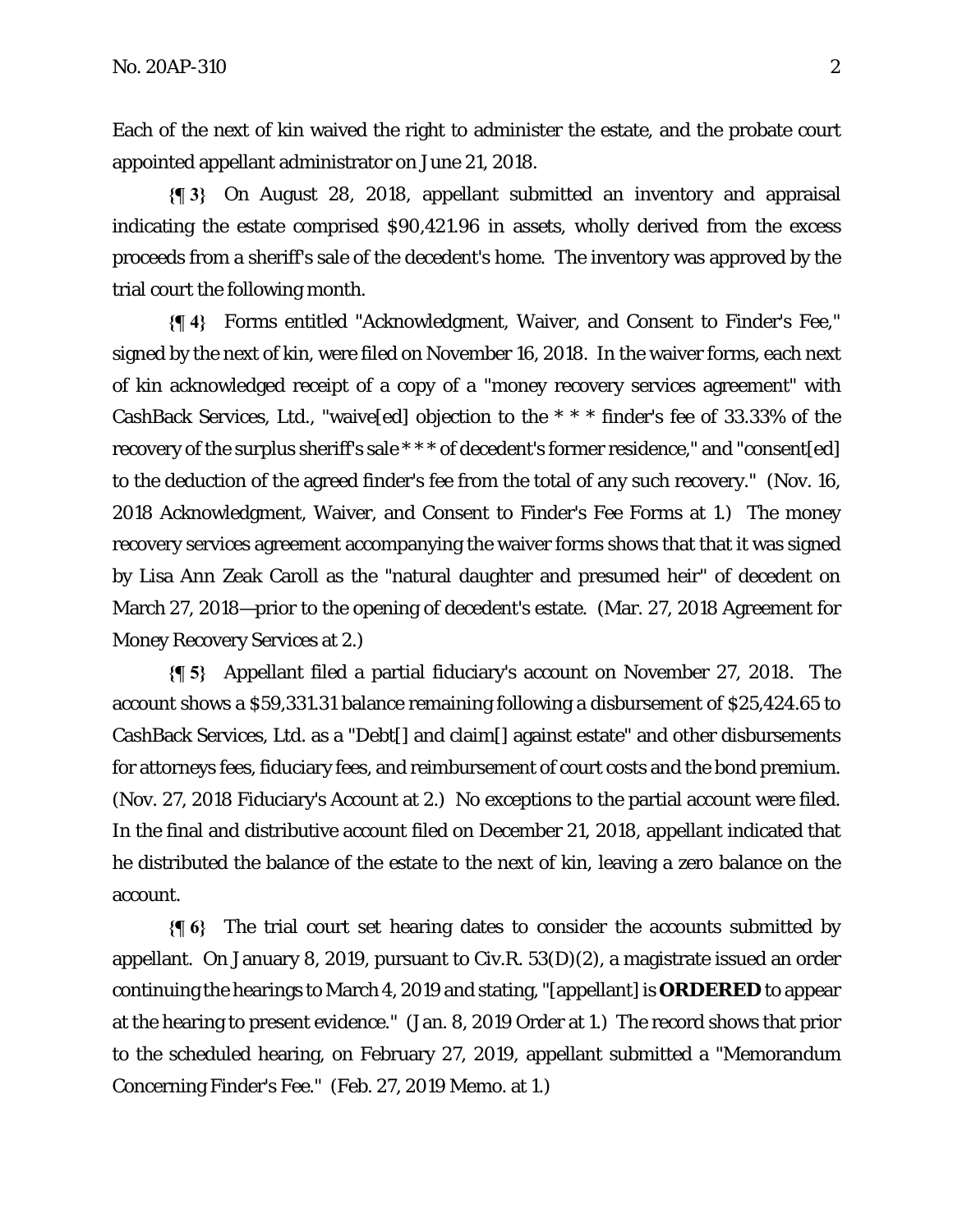**{¶ 7}** The magistrate issued a decision on October 31, 2019 stating,"[t]he matter came before the court on March 4, 2019, upon the hearing set to consider approval of the [partial and final accounts]." (Oct. 31, 2019 Mag. Decision at 1.) The magistrate determined that appellant had waived his appearance at the March 4th hearing upon filing the memorandum concerning the finder's fee. Regarding the merits of the finder's fee issue, the magistrate determined the excess proceeds from the sheriff's sale could not be appropriately distributed to Cashback Services, Ltd. since the contract was neither executed by anyone with authority to bind the estate nor approved by the court. Therefore, the magistrate disapproved the partial and final and distributive accounts and ordered appellant to file an amended account reflecting no distribution to Cashback Services, Ltd.

**{¶ 8}** Appellant filed objections to the magistrate's decision on November 13, 2019. The objections first challenged the accuracy of certain findings of fact, including faulting the magistrate for not stating that appellant, on January 29, 2019, "personally inquired" about the status of the case with the assigned magistrate and was instructed to file a memorandum on the finder's fee issue. (Nov. 13, 2019 Objs. at 2.) Appellant further faulted the magistrate for finding waiver, and, citing to *In re Estate of Howard*, 9th Dist. No. 07CA009198, 2008-Ohio-2104, contended that, "[c]ontrary to the mandatory requirements of [R.C.] 2109.32(A), no hearing on the fiduciary's account was ever conducted." (Objs. at 4.) Appellant did not request a hearing, but asked the trial court to sustain his objections and reject the magistrate's decision.

**{¶ 9}** Appellant additionally noted that he had asked the clerk of court for a "transcript of the evidence" and sought "leave of court to supplement these objections by filing such transcript upon receipt of the same." (Objs. at 1.) The record contains a document entitled "praecipe requesting the record (transcript of evidence)" asking the clerk of the probate court to assemble the "original papers and exhibits filed in this matter and a certified copy of docket and journal entries." (Nov. 14, 2019 Praecipe at 1.) A trial court entry dated November 18, 2021 determined the magistrate's decision was conducted after a non-oral hearing, and that a separate transcription of oral proceedings was unnecessary for the court to perform its review of appellant's objections.

**{¶ 10}** On April 17, 2020, the trial court issued its decision overruling appellant's objections and adopting the magistrate's decision. First, because no transcript of the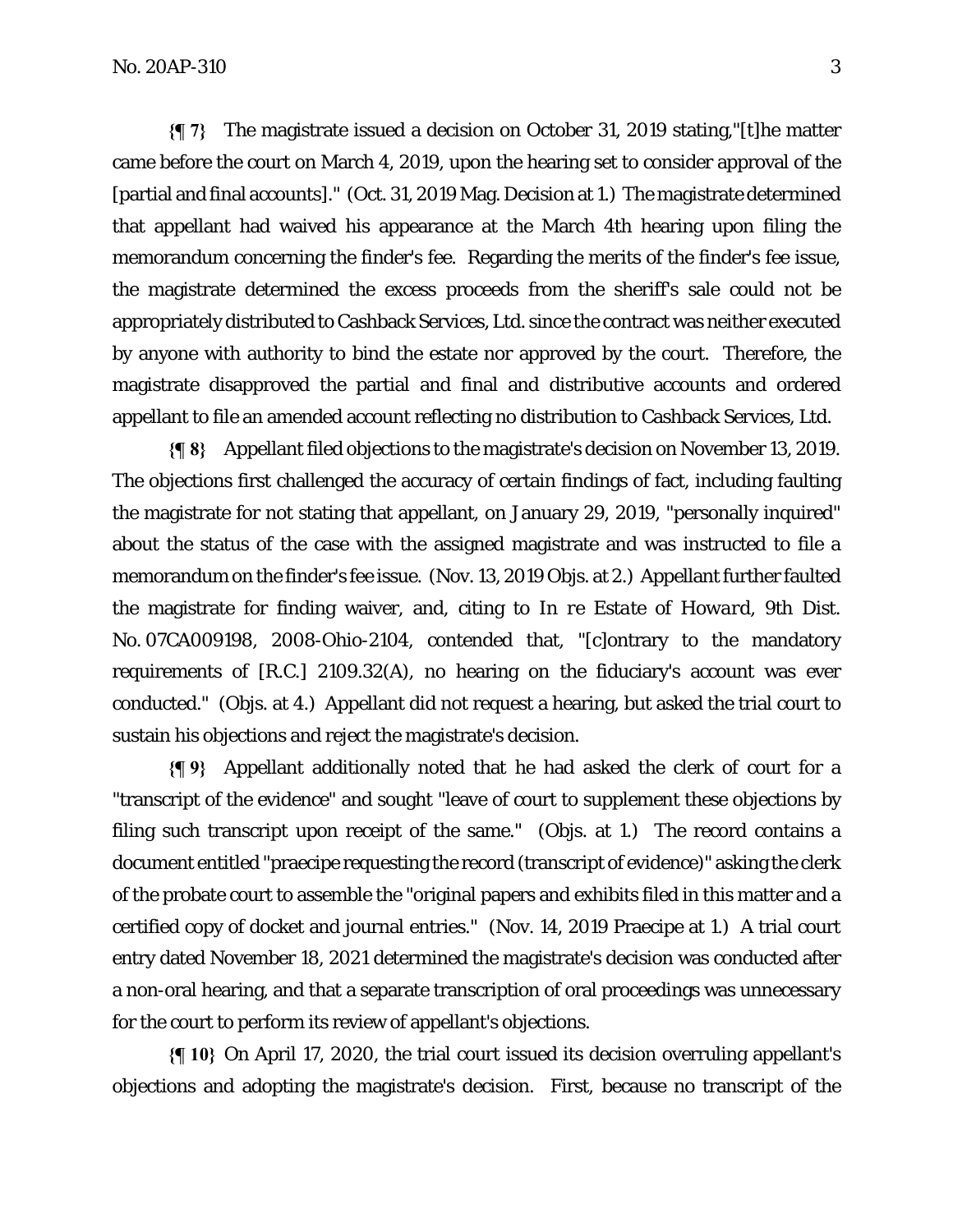March 4, 2019 hearing existed and appellant failed to file an affidavit of evidence under Civ.R. 53(D)(3)(b)(iii), the trial court adopted the magistrate's findings of fact as its own. Next, the trial found a non-oral hearing was conducted by the magistrate pursuant to R.C. 2109.32(A), and that the memorandum submitted by appellant did not waive "the *right* of [appellant] to appear" at the hearing. (Emphasis sic.) (Apr. 17, 2020 Trial Court Jgmt. at 4.) Instead, in the trial court's view, appellant could have appeared at the hearing, and the fact that he did not appear "suggests that he was aware of, and agreed with, the waiver of his appearance, which otherwise had been required by the magistrate's order." (Trial Court Jgmt. at 4.) The trial court then agreed with the magistrate on the merits of the finder's fee issue, and additionally pointed out that it had authority to "make any other order that the court considers proper" pursuant to R.C. 2109.32(A), which in this instance permitted the court to disallow the payment for contract services. (Trial Court Jgmt. at 5.) The trial court noted appellant had not asserted the trial court lacked authority to make such a decision or provided any legal authority to that end. Therefore, the trial court disapproved both the partial account and the final and distributive account and ordered appellant to file an amended final and distributive fiduciary's account without a distribution to CashBack Services, Ltd.

**{¶ 11}** Appellant filed a timely appeal.

### **II. ASSIGNMENT OF ERROR**

**{¶ 12}** Appellant submits one assignment of error for our review:

The probate court abused its discretion in overruling appellant's objections to the magistrate's decision where, as requested by the magistrate, a memorandum was filed on the issue of fees payable to a money recovery company, after which the scheduled hearing thereon was cancelled, the court did not reschedule a new hearing, and then rejected appellant's praecipe for a transcript, without which appellant was forced to proceed out of compliance with Civil Rule 53(D)(3)(b)(iii).

(Capitalization adjusted.)

### **III. STANDARD OF REVIEW**

**{¶ 13}** An appellate court generally reviews a trial court's decision to adopt, reject, or modify a magistrate's decision for abuse of discretion. *Lenoir v. Ohio Dept. of Rehab. & Corr.*, 10th Dist. No. 19AP-94, 2020-Ohio-387, ¶ 10. An abuse of discretion occurs when a court's decision is unreasonable, arbitrary, or unconscionable. *Blakemore v. Blakemore*, 5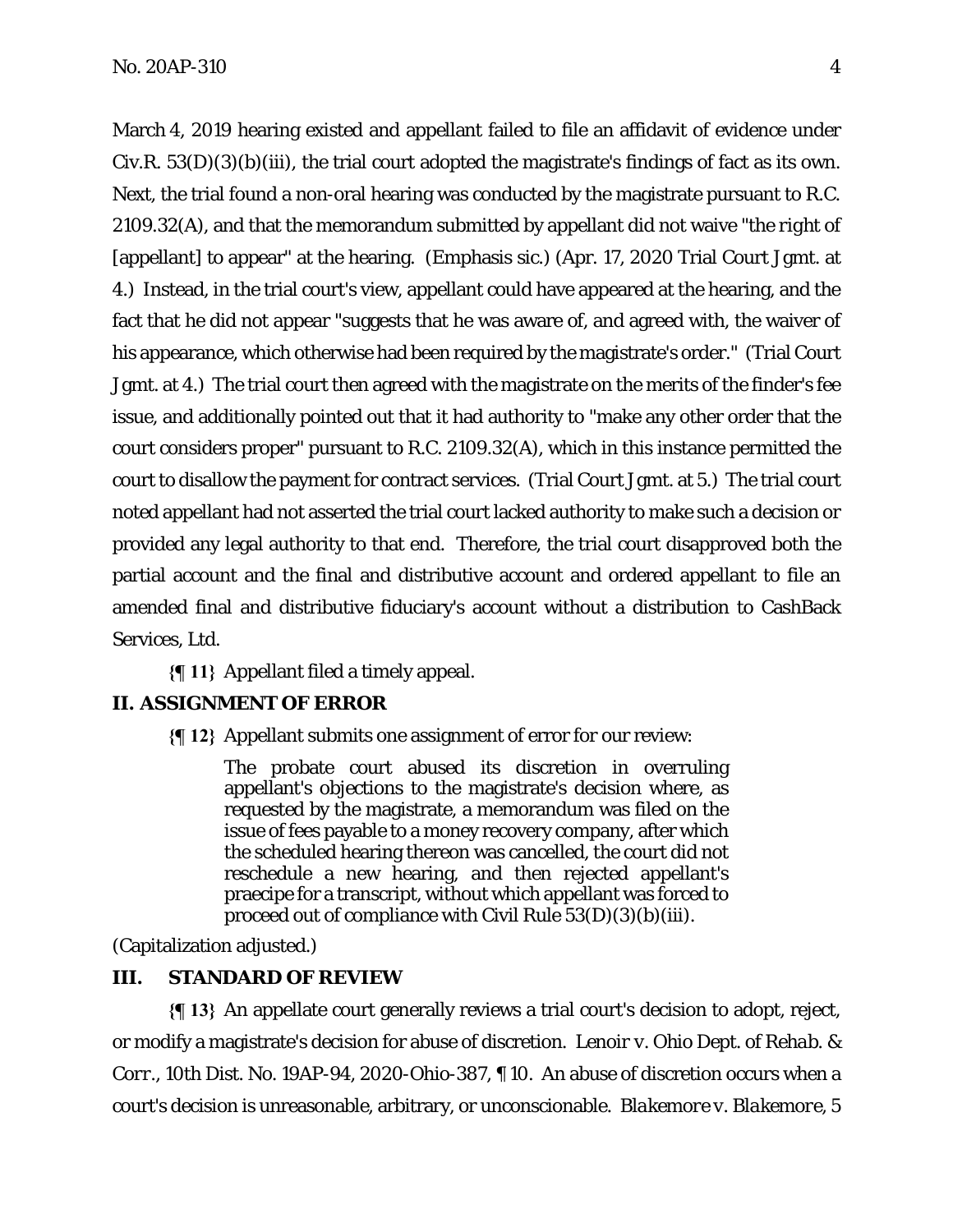Ohio St.3d 217, 219 (1983). Questions of law are reviewed de novo on appeal. *Lenoir* at ¶ 10. Furthermore, the scope of an appellate court's review of a trial court judgment that adopts a magistrate's decision " 'varies with the nature of the issues that were (1) preserved for review through objections before the trial court and (2) raised on appeal by assignment of error.' " *McCarthy v. Johnson*, 10th Dist. No. 18AP-961, 2020-Ohio-3429, ¶ 10, quoting *In re Guardianship of Schwarzbach*, 10th Dist. No. 16AP-670, 2017-Ohio-7299, ¶ 14; *Lenoir* at ¶ 10.

#### **IV. ANALYSIS**

**{¶ 14}** Appellant contends the probate court abused its discretion in overruling appellant's objections to the magistrate's decision and essentially argues a series of events led to appellant being forced to proceed without a transcript out of compliance with Civ.R.  $53(D)(3)(b)(iii).<sup>1</sup>$ 

**{¶ 15}** The Ohio Civil Rules permit a party to file written objections to a magistrate's decision within fourteen days of the filing of the decision. Civ.R.  $53(D)(3)(b)(i)$ . Pursuant to Civ.R. 53(D)(3)(b)(iii), "[a]n objection to a factual finding, whether or not specifically designated as a finding of fact under Civ.R.  $53(D)(3)(a)(ii)$ , shall be supported by a transcript of all the evidence submitted to the magistrate relevant to that finding or an affidavit of that evidence if a transcript is not available." If one or more objections to a magistrate's decision are timely filed, the court is obligated to independently review the objections to "ascertain that the magistrate has properly determined the factual issues and appropriately applied the law." Civ.R.  $53(D)(4)(d)$ . "Before so ruling, the court may hear additional evidence but may refuse to do so unless the objecting party demonstrates that the party could not, with reasonable diligence, have produced that evidence for consideration by the magistrate." Civ.R.  $53(D)(4)(d)$ .

**{¶ 16}** In this case, appellant's assignment of error states the magistrate requested appellant file a memorandum on the finder's fee issue, which appellant did, the trial court judge or magistrate then cancelled the scheduled hearing on the accounts and did not reschedule a new hearing, and the trial court rejected appellant's later praecipe for a transcript. The culmination of these events, in appellant's view, led him to proceed out of compliance with Civ.R.  $53(D)(3)(b)(iii)$  and, ultimately, the trial court overruling his

 $1$  Formerly Civ.R. 53(E)(3).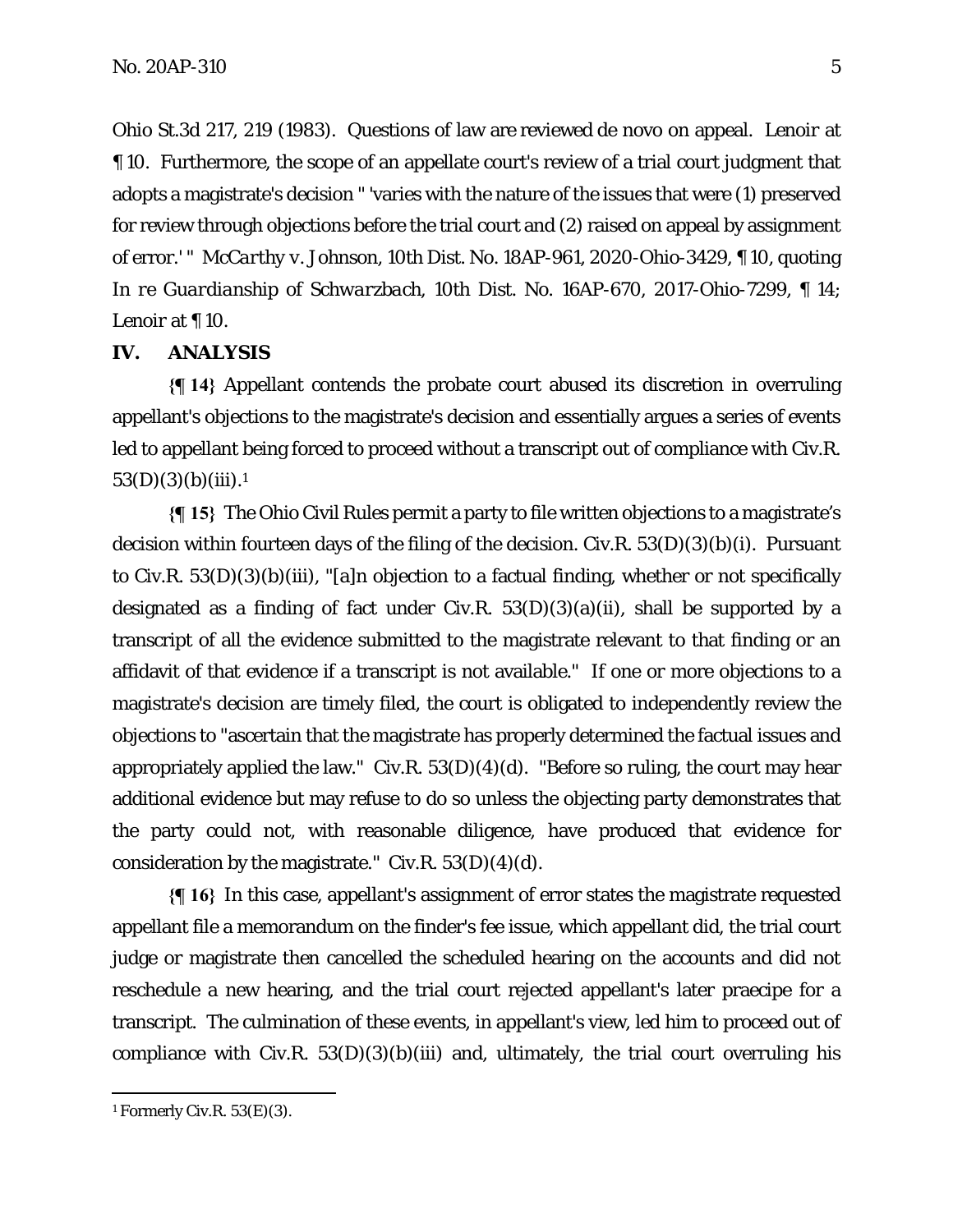objections "because they were unsupported by a transcript." (Appellant's Brief at 6.) For the following reasons, we find appellant's assignment of error lacks merit.

**{¶ 17}** First, we note the confines of the assignment of error. Appellant does not present an assignment of error challenging the trial court's determination that his conduct constituted a waiver of his appearance at the March 4, 2019 hearing, that the hearing constituted a R.C. 2109.32(A) hearing on the account,<sup>2</sup> or that the finder's fee should be removed from the account. We further note appellant never raised or briefed due process as an issue either to the trial court or on appeal.Therefore, these issues are not properly before this court, and we limit our review to the error asserted by appellant. App.R.  $12(A)(1)(b)$  (stating that "a court of appeals shall  $***$  [d] etermine the appeal on its merits on the assignments of error set forth in the briefs"). *See State v. Hubbard*, 10th Dist. No. 11AP-945, 2013-Ohio-2735, ¶ 34 ("An appellant must support their assignments of error with an argument, which includes citation to legal authority."), citing App.R. 16(A)(7) and App.R. 12(A); *J.W. v. D.W.*, 10th Dist. No. 19AP-52, 2019-Ohio-4018, ¶ 55 (noting that it is not the duty of an appellate court to create an argument on an appellant's behalf); *In re Guardianship of Schwarzbach* at  $\llbracket$  14 (explaining that the borders of an appellate court's review of a trial court judgment that adopts a magistrate's decision are set by the nature of the issues preserved for review through objections before the trial court and raised on appeal by assignment of error); *Janson v. Christ Hosp., Inc.*, 1st Dist. No. C-200047, 2021- Ohio-1467, ¶ 33 ("Errors not argued in the brief will be regarded as being abandoned.").

**{¶ 18}** Second, appellant's assignment of error is based on the newly raised and unsupported assertion that the March 4, 2019 hearing was affirmatively "cancelled" by the court. (Appellant's Brief at iii, 2, 5, 6.) Specifically, appellant contends that he received a call from the magistrate's assistant informing him the magistrate "was out" and the March 4, 2019 hearing would need to be rescheduled (which appellant asserts never occurred). (Appellant's Brief at 2.)

<sup>2</sup> Appellant in his objections to the magistrate's decision asserted a hearing pursuant to R.C. 2109.32(A) was never conducted and cited to *In re Estate of Howard*, a Ninth District case that did not involve an administrator who failed to appear at the hearing on an estate account. The trial court addressed this objection and disagreed with appellant's argument. In his appellate brief, appellant does not cite to R.C. 2109.32(A) or mention due process at all, let alone form legally supported arguments on those issues as required by appellate rules. Appellant mentions waiver in the facts section of his appellate brief, but does not provide any legally supported argument to demonstrate error.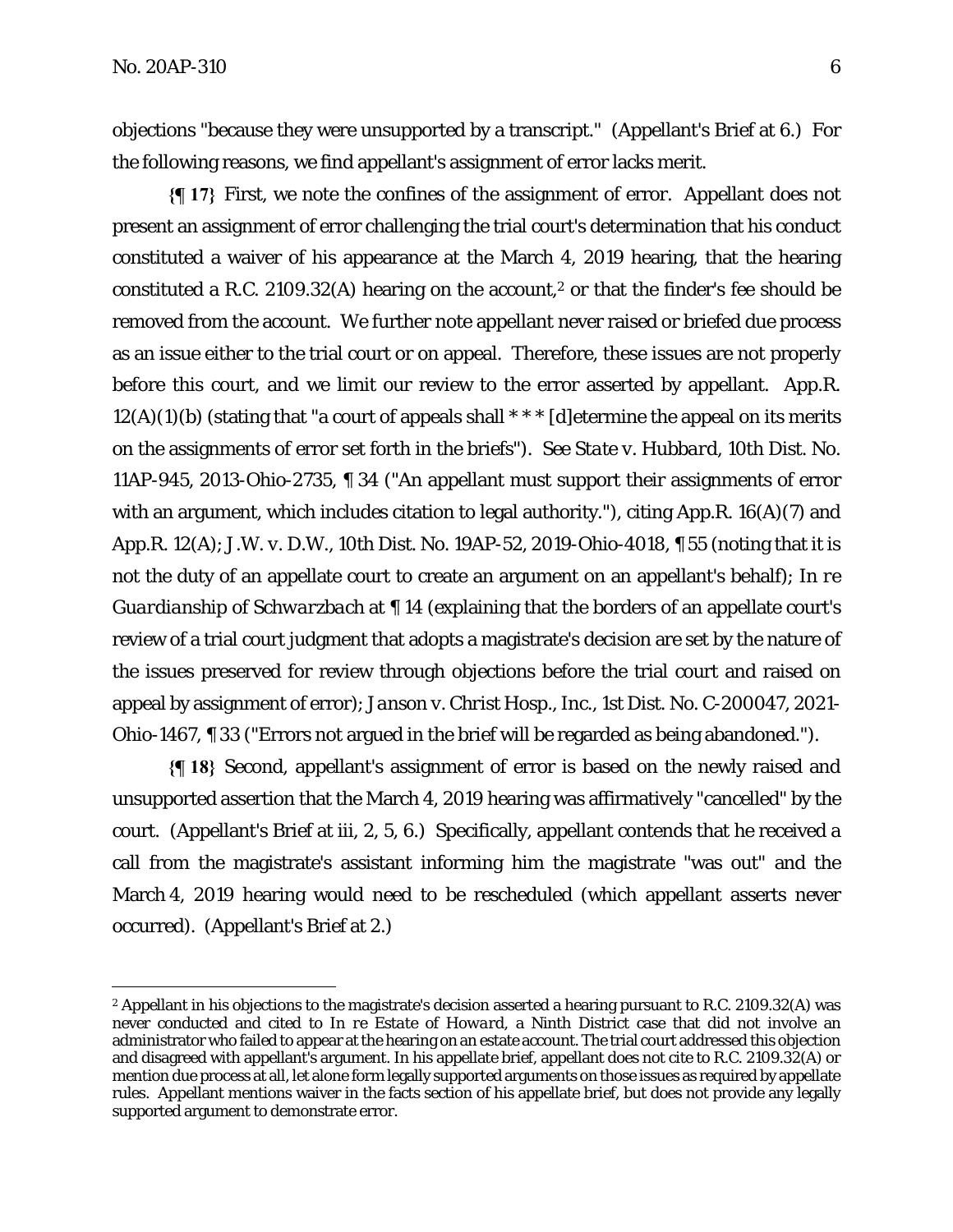**{¶ 19}** However, appellant did not raise this issue with the trial court even though he was required to state his grounds for objection to the magistrate's decision "with particularity." Civ.R. 53(D)(3)(b)(ii). *See also Niehaus v. Columbus Maennerchor*, 10th Dist. No. 07AP-1024, 2008-Ohio-4067, ¶ 55 ("It is well-settled that a party may not raise an issue on appeal that was not initially raised before the trial court. \* \* \* As this issue was not properly raised in the trial court, we decline to consider it for the first time on appeal."); *State v. Quarterman*, 140 Ohio St.3d 464, 2014-Ohio-4034, ¶ 15.

**{¶ 20}** Furthermore, appellant's contention in his assignment of error that the March 4, 2019 hearing was cancelled lacks record support. Instead, the record shows the following: appellant had notice of the March 4, 2019 hearing (in fact, he was ordered to appear at the hearing); the magistrate and the trial court judge documented that a hearing on the account did occur; appellant did not appear at a hearing; and, after the magistrate's decision issued, appellant neither requested a hearing nor attempted to submit to the trial court any evidence concerning the alleged lack of hearing. While appellant seems to argue he could not have presented evidence to the trial court showing otherwise, a trial court has broad discretion under Civ.R. 53(D) to consider additional evidence in determining objections to a magistrate's decision. *Rankin v. Rankin*, 10th Dist. No. 20AP-223, 2021- Ohio-1967, ¶ 23, quoting *Maddox v. Maddox*, 1st Dist. No. C-140718, 2016-Ohio-2908, ¶ 14 ("Civ.R. 53(D)(4)(d) gives the trial court broad discretion in deciding whether to hear additional evidence" in considering objections, and the trial court must hear additional evidence when "the objecting party demonstrates that the party could not, with reasonable diligence, have produced that evidence for consideration by the magistrate.") *See Knox v. Knox*, 4th Dist. No. 03CA13, 2004-Ohio-428, ¶ 12 (finding trial court erred in not considering additional evidence relevant to the appellant's lack of notice of a magistrate's hearing since that information could not have been produced at the hearing). We note appellant acknowledged in his objections that the trial court may hear additional evidence in considering objections.

**{¶ 21}** On this record, appellant had the opportunity to present his claims but failed to appear at the hearing on the account. Nothing in the record shows the hearing was cancelled. Because appellant's assignment of error is against the record, we may overrule it on that basis alone. *Access Ohio, LLC v. Gahanna*, 10th Dist. No. 19AP-64, 2020-Ohio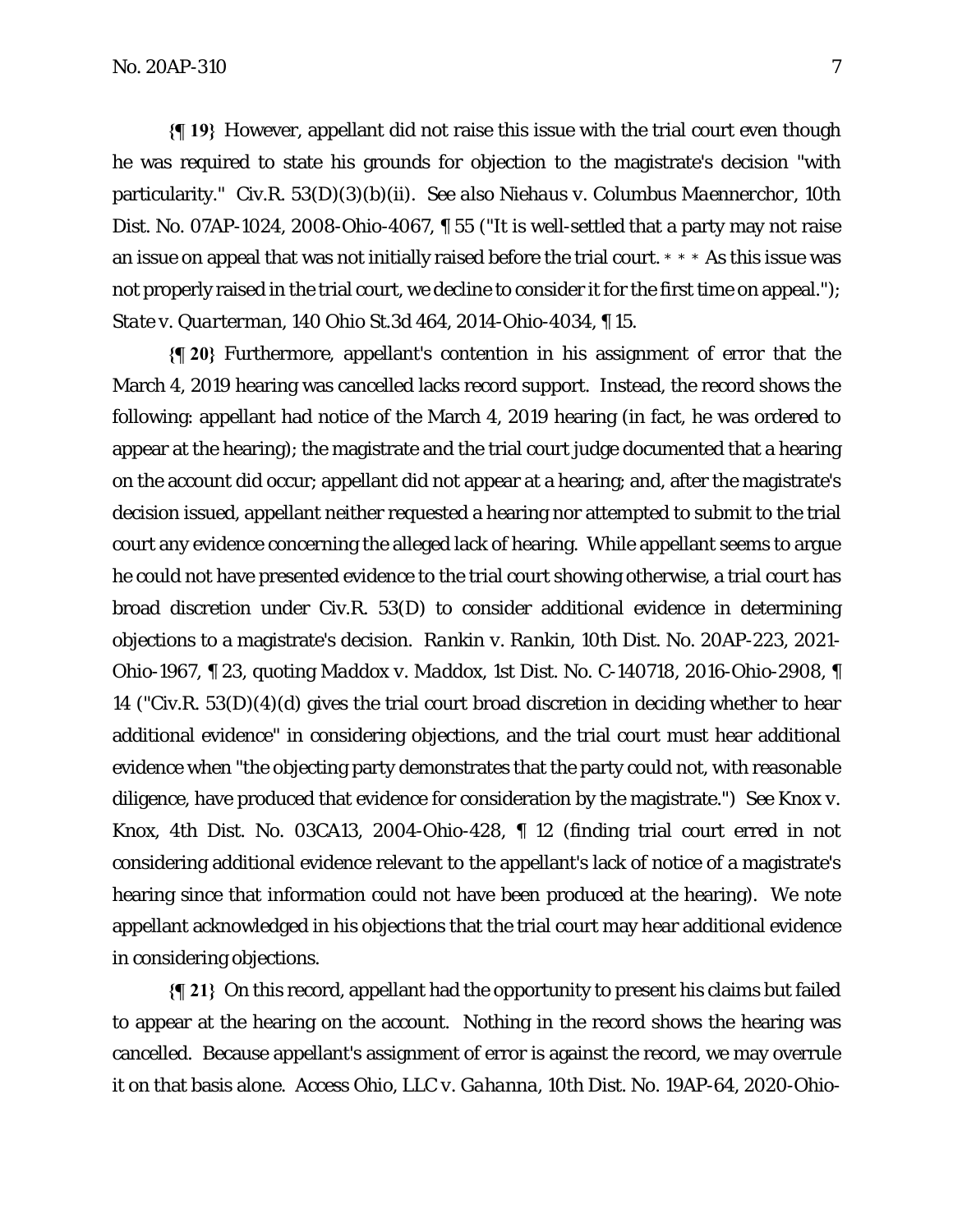2908, ¶ 22 (noting than an appellate court is "constrained by the record" of the appeal); *State v. McComas*, 10th Dist. No. 05AP-134, 2006-Ohio-380, ¶ 15 ("Because an appellate court cannot consider evidence outside of the record created before the trial court, we are precluded from considering [it] \* \* \* Without this evidence, [appellant] has no evidentiary basis on which to assert his argument, and thus, we find it unavailing.") *State v. Angel*, 10th Dist. No. 19AP-771, 2021-Ohio-4322, ¶ 70 (overruling assignment of error where it is based on statements against the record).

**{¶ 22}** Finally, we disagree that Civ.R. 53(D)(3)(b)(iii) and the "lack of a transcript" was the trial court's "conclusive rationale" for overruling appellant's objections and adopting the magistrate's decision. (Appellant's Brief at 6.) The dispositive issue in this case—whether the magistrate correctly found the finder's fee agreement was not executed by anyone authorized to bind the estate—concerns a legal issue involving undisputed facts supported in the record. The trial court was able to conduct a sufficient independent review of this issue under Civ.R.  $53(D)(4)(d)$  and decide the case based on the court's understanding of the law. Moreover, as an independent basis for overruling appellant's objections, the trial court cited to its exercise of authority under R.C. 2109.32(A) to "make any order the court considers proper" on the fiduciary's account. (Trial Court Jgmt. at 5.) Appellant does not contest on appeal the trial court's determination in this regard and, therefore, concedes this independent basis for the trial court's decision.

**{¶ 23}** Considering all of the above, we find appellant's assignment of error to be improperly premised on newly raised and unsupported assertions and to lack merit. We further decline to address issues not raised and properly briefed by appellant and find appellant has not demonstrated cause for reversal based on the error assigned and the legal arguments presented.

**{¶ 24}** Accordingly, appellant's sole assignment of error is overruled.

#### **V. CONCLUSION**

**{¶ 25}** Having overruled appellant's assignment of error, we affirm the judgment of the Franklin County Court of Common Pleas, Probate Division.

*Judgment affirmed.* 

MENTEL, J., concurs. JAMISON, J., dissents.

\_\_\_\_\_\_\_\_\_\_\_\_\_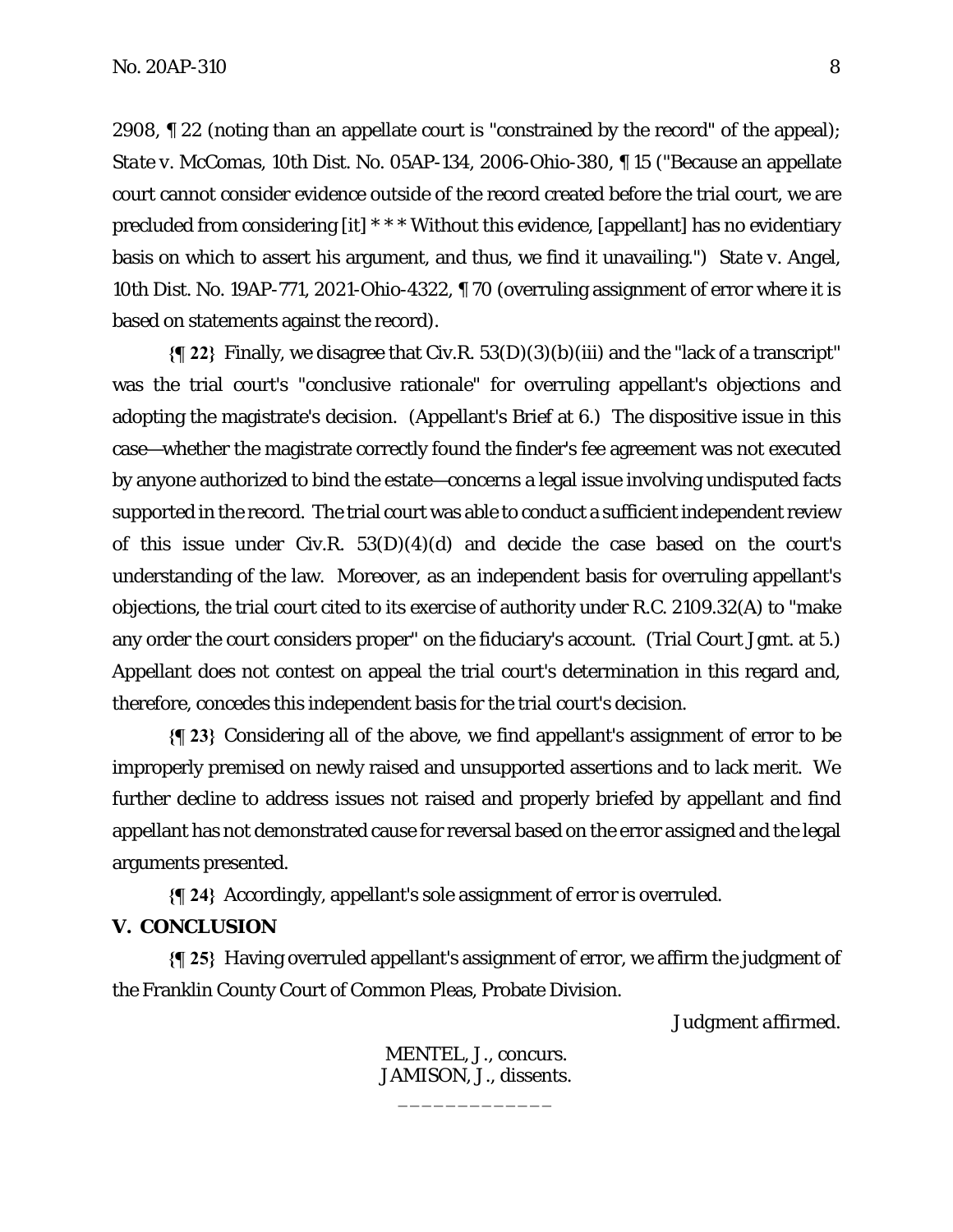Jamison, J., dissenting.

**{¶ 26}** Being unable to agree with the majority's disposition of the sole assignment of error, I respectfully dissent.

**{¶ 27}** Appellant's premise is simple. R.C. 2109.32 "requires the probate court to hold a hearing on the final account." *In re Estate of Jenkins,* 8th Dist. No. 107343, 2019- Ohio-2112, ¶ 46. "The administrator has the burden of establishing the validity of an account." *Id.* at ¶ 47; *see also Talbott v. Fisk,* 10th Dist. No. 02AP-427, 2002-Ohio-6960. Appellant contends that the probate court abused its discretion when it disapproved the partial Fiduciary's Account of November 27, 2018, and the final and distributive Fiduciary's Account of December 21, 2018, without a full evidentiary hearing depriving appellant of substantive and procedural due process.

**{¶ 28}** Appellant filed fiduciary accounts and was ordered to appear in court on March 4, 2019, and present evidence regarding a finder's fee agreement executed by an heir. Prior to the hearing, appellant was requested to submit a memorandum regarding the finder's fee. However, appellant received a telephone call from the magistrate's assistant informing him that the magistrate was out and the March 4, 2019, hearing will be rescheduled. Appellant avers he did not appear at the hearing because of this telephone call, and not because he understood that his appearance was waived with the filing of the memorandum. The hearing was never rescheduled, but apparently was reclassified as a non-oral hearing held on March 4, 2019, with no notice to appellant.

**{¶ 29}** The plain language of R.C. 2109.32 requires that the court hold a hearing to approve a final and distributive account. Appellant asserts a due process violation because the trial court disapproved the accounts without the required and proper inquiry into the fiduciary's actions. By failing to hold the required hearing, the probate court was not able to comply with its statutory duty to conduct an independent review and fully consider appellant's objections. The court docket reflects that such a hearing was scheduled and noticed for March 4, 2019. What the docket does not reflect is the disposition of that hearing.

**{¶ 30}** The magistrate's decision introduces waiver in this matter by unilaterally declaring the hearing was waived. The trial court then adopted the speculative position that if the memorandum served as a waiver, then only the requirement that appellant appear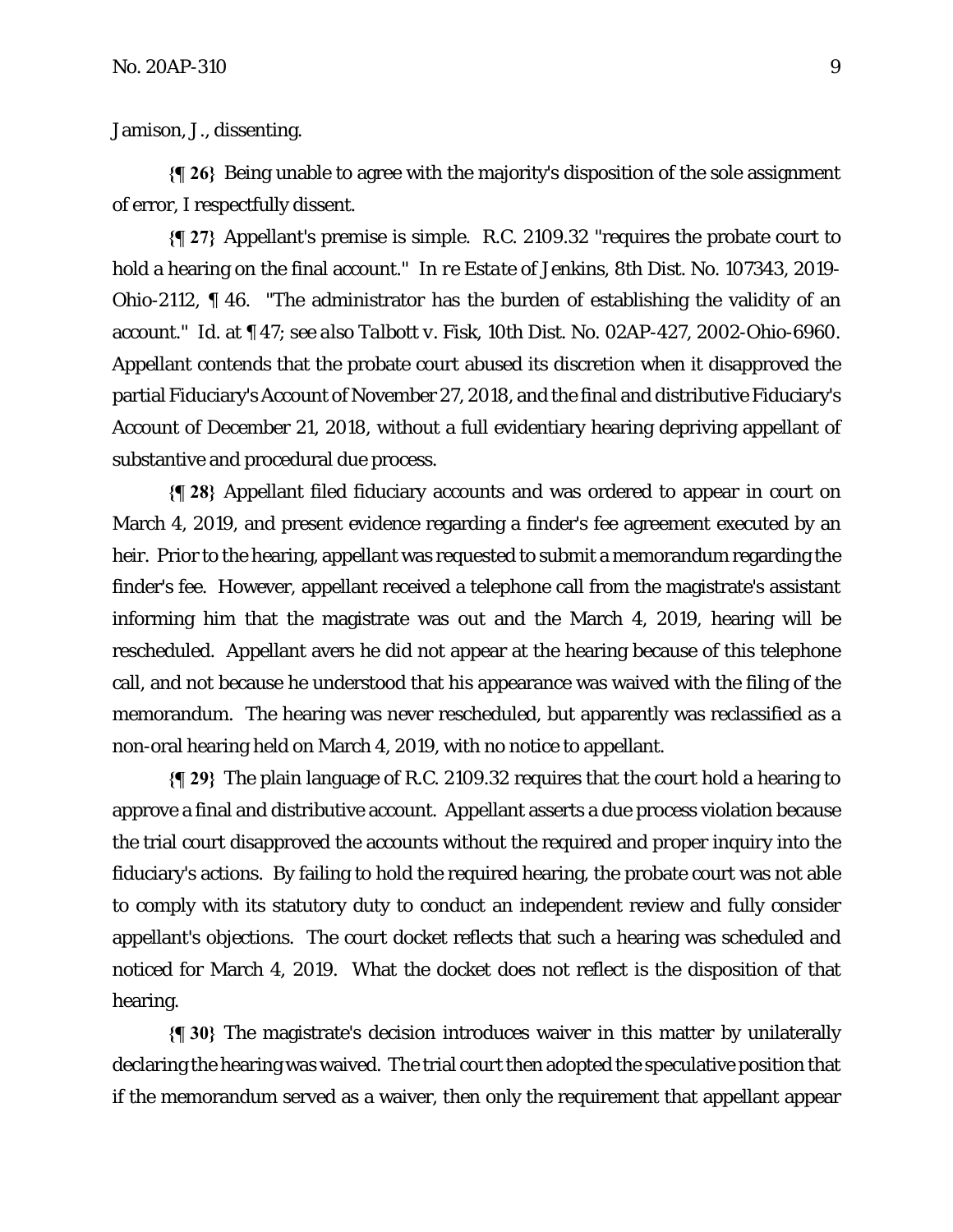for the hearing was waived, but he still had the right to appear. Therefore, because appellant somehow waived his appearance and did not appear, the court conducted a nonoral hearing on that same day. This premise conveniently ignores how the waiver came about. "A waiver is a voluntary relinquishment of a known right." *Springfield Venture, LLC v. U.S. Bank N.A.,* 2d Dist. No. 2014-CA-74, 2015-Ohio-1983, ¶ 22. "Waiver assumes one has an opportunity to choose between either relinquishing or enforcing of the right. A waiver may be enforced by the person who had a duty to perform and who changed his or her position as a result of the waiver." *Chubb v. Ohio Bur. Of Workers' Comp.,* 81 Ohio St.3d 275, 279 (1998). "A party asserting waiver must prove it by establishing a clear, unequivocal, decisive act by the other party, demonstrating the intent to waive." *William Powell Co. v. OneBeacon Ins. Co.,* 1st Dist. No. C-190199, 2020-Ohio-5325, ¶ 62, citing *Mike McGarry & Sons, Inc. v. Constr. Resources One, LLC,* 6th Dist. No. S-17-005, 2018- Ohio-528, ¶ 103.

**{¶ 31}** There is no evidence that appellant took any affirmative steps to waive his appearance. Did appellant waive a hearing by filing the memorandum or did the court waive the hearing upon receipt of the memorandum? The relevant code sections do not address waiver, and, of course, the record is silent regarding who waived what and when. If waiver can operate to suddenly cancel a court ordered hearing appellant was prepared to attend, due process mandates that the facts and circumstances of such a waiver must be known to appellant prior to him taking action to unknowingly trigger the waiver. The statute does not have a provision allowing the administrator to waive a hearing after it has been ordered by the court. There is no case law that supports the theory that filing a memorandum waives a final hearing on an account.

**{¶ 32}** "Courts, pursuant to Civ.R. 53, have the ultimate authority and responsibility over the magistrate's findings and rulings and must make an independent review of the magistrate's rulings to determine any errors." *Kiley v. Davis,* 8th Dist. No. 82233, 2003- Ohio-5074, ¶ 6. If a party timely files one or more objections to a magistrate's decision, the trial court must undertake an independent review of the objections and "ascertain that the magistrate has properly determined the factual issues and appropriately applied the law." Civ.R. 53(D)(4)(d). A party's failure to object to a magistrate's decision forfeits all but plain error review of an issue on appeal. Civ.R.  $53(D)(3)(b)(iv)$ . When a party objects to a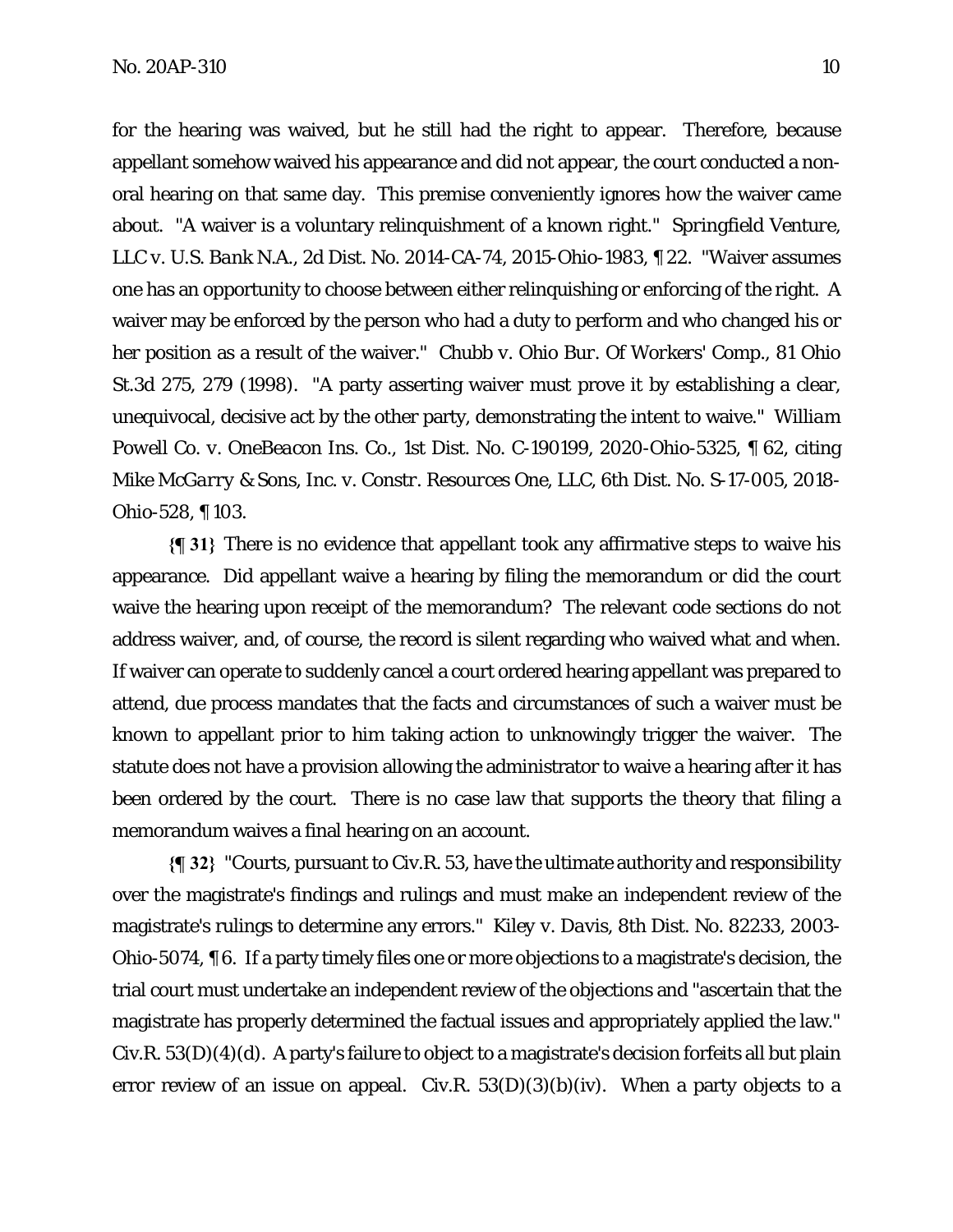magistrate's decision, the objection "shall be supported by a transcript of all the evidence submitted to the magistrate relevant to that finding or an affidavit of that evidence if a transcript is not available." Civ.R.  $53(D)(3)(b)(iii)$ . However, when a party objects but does not provide a transcript of the evidence or an affidavit, the review is limited. "Without a transcript of the hearing, a trial court is required to accept all the magistrate's findings of fact as true and only review the legal conclusions drawn from those facts." *Bahgat v. Kissling,* 10th Dist. No. 17AP-641, 2018-Ohio-2317, ¶ 21. Likewise, without a transcript on appeal, "an appellant cannot demonstrate error with respect to factual findings, and thus, the appellate court must presume the regularity of the proceedings and that the facts were correctly interpreted." *Bayview Loan Servicing, L.L.C v. Likely,* 9th Dist. No. 28466, 2017- Ohio-7693, ¶ 12.

**{¶ 33}** Because the rules provide for the review of transcript, the presumption, therefore, is that there was a hearing where evidence was submitted. The magistrate, in either an evidentiary hearing or a non-oral hearing, has to review some evidence in order to render a decision. Whatever evidence the magistrate reviewed to make a decision regarding the accounts should be included in the transcript. It is a transcript of that evidence used by the magistrate that appellant sought from the court when he filed a praecipe requesting a transcript. In response, the probate court stated that "no separate transcription of oral proceedings must be ordered to enable the court to perform its review." (Nov. 18, 2019 Entry at 1.) Since the trial court has now waived the requirement of the transcript or affidavit but provided no direction on how to proceed, it continues to add to the procedural frailty.

**{¶ 34}** Appellant did not file a transcript of the evidence because the probate court refused to act upon his praecipe and proclaimed that a transcript is not required for the trial court to perform its review. Therefore, the transcript is "not available." *Gill v. Grafton Corr. Inst.,* 10th Dist. No. 09AP-1019, 2010-Ohio-2977, ¶ 10. Civ.R. 53(D)(3)(b)(iii) allows a party to submit "an affidavit of that evidence if a transcript is not available." An affidavit must "describe all the relevant evidence presented at the hearing, not just the evidence that the objecting party feels is significant." *Levine v. Brown,* 8th Dist. No. 92862, 2009-Ohio-5012, ¶ 18, citing *In re E.B.,* 8th Dist. No. 85035, 2005-Ohio-401, ¶ 11. Here, it appears that because there was no evidence presented at an oral evidentiary hearing to transcribe, as the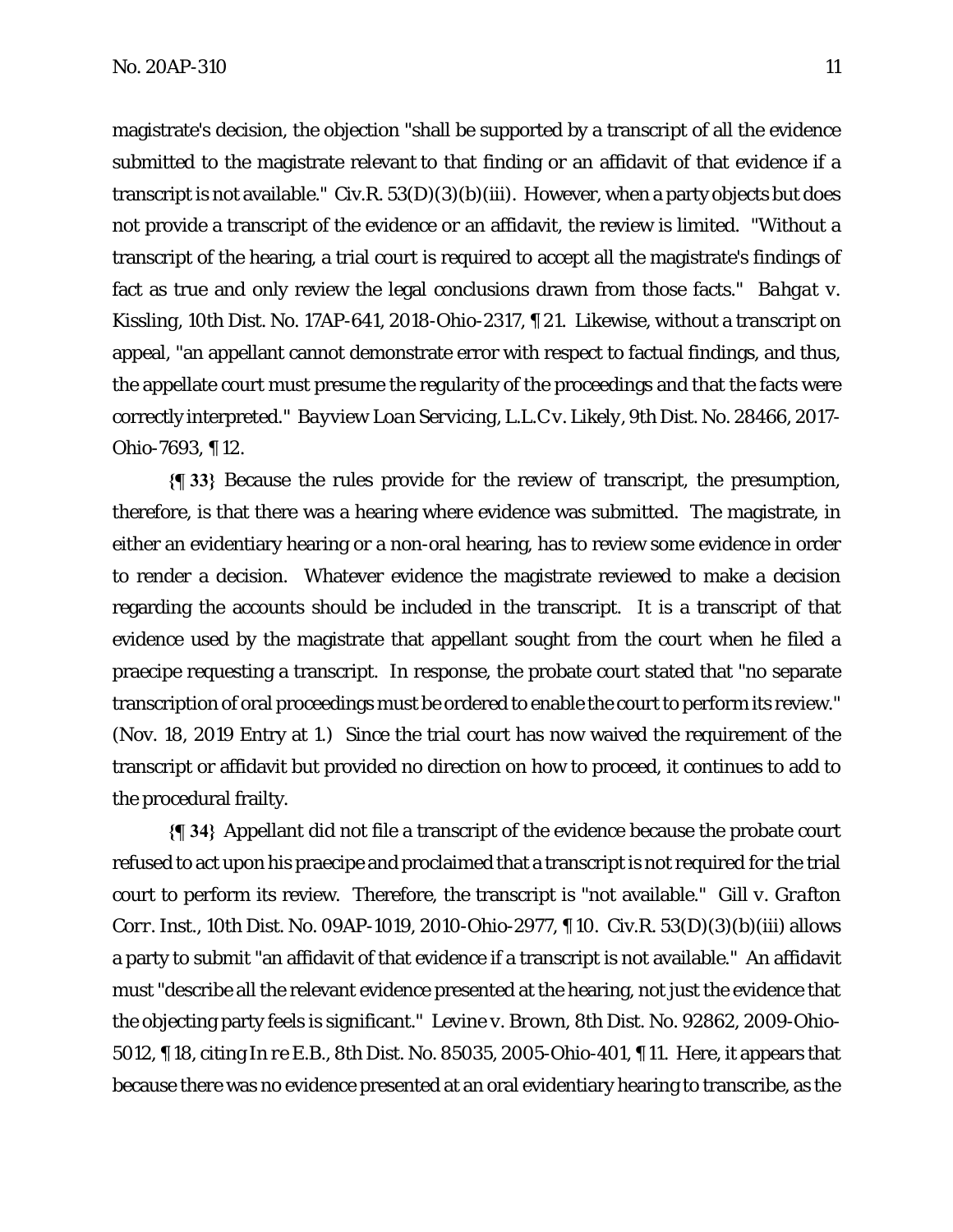statute provides, there also can be no evidence from which to prepare an affidavit. Yet, the probate court continued to place blame on appellant for not providing the transcript or affidavit.

**{¶ 35}** From a procedural standpoint, the trial court's record only adds to the confusion and makes appellate review a daunting task. It is impossible to determine if the trial court had a complete, factual record to review before it issued a decision or overruled appellant's objections. The lack of a record is disturbing and has been addressed by other courts. In a contempt action, the court did not conduct a scheduled evidentiary hearing, and "only examined the memoranda filed by the parties" prior to making a decision. *Giere's Truck & Trailer v. Ward,* 3rd Dist. No. 10-02-11, 2002-Ohio-6622, ¶ 13. Although one party alleged that the other party "waived any evidentiary hearing and agreed to filing a memorandum in lieu of a hearing, the record does not reflect such waiver. By following this method of procedure, the trial court erred." *Id.* In *Overcasher v. Auto-Owners Ins. Co.,* 5th Dist. No. 1997CA00013, 1997 Ohio App. LEXIS 3960 (Aug. 25, 1997), the trial court scheduled a R.C. 1343.03(C) hearing on an insured's arbitration award but issued an order awarding prejudgment interest without having the evidentiary hearing. The insured averred that the insurer waived the hearing. The insurer filed a praecipe for a transcript but was informed that no record of the proceeding exists, and that, as a result, there was no transcript to be filed. The appellate court found that the trial court erred in failing to conduct the statutorily required hearing because "the record does not reflect that a hearing was held pursuant to R.C. 1343.03(C), and the record does not demonstrate that appellant waived such hearing." *Id.* 

**{¶ 36}** Regardless of whether an objecting party filed a transcript or appropriate substitute, "[i]n ruling on objections, the court shall undertake an independent review as to the objected matters to ascertain that the magistrate has properly determined the factual issues and appropriately applied the law." Civ.R.  $53(D)(4)(d)$ . It is impossible to conduct an independent review when there is a fundamental failure in the record.

**{¶ 37}** The majority adopts a narrow reading of appellant's assignments of error, but appellant's arguments are within the parameters of his assignment of error and properly before this court. "[G]enerally, appellate courts will rule only on assignments of error, not mere arguments," and where the argument correlates to an assignment of error, it is